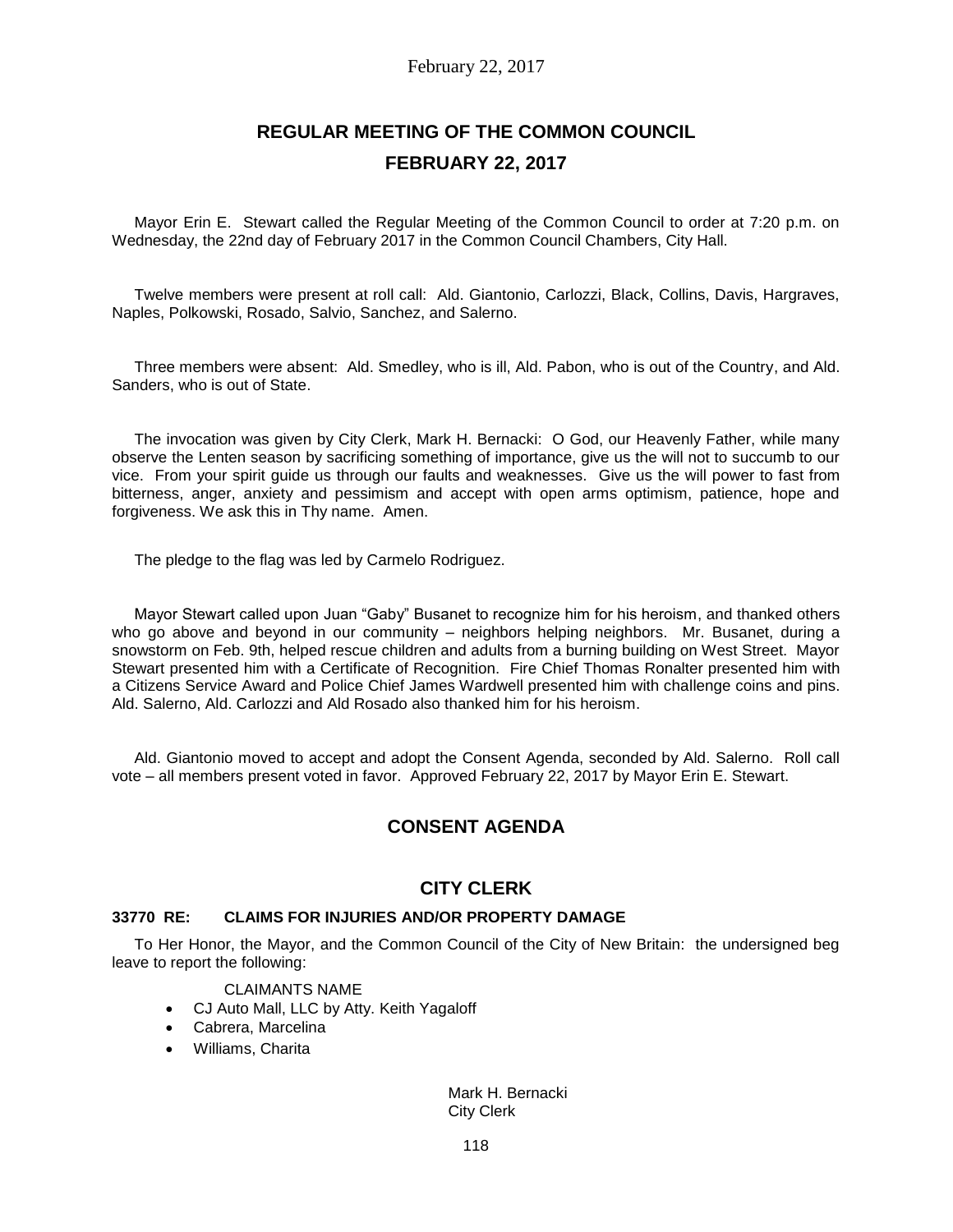# **OFFICE OF CORPORATION COUNSEL**

### **33771 RE: REINE PELLETIER ET AL V. CITY OF NEW BRITAIN**

To Her Honor, the Mayor, and the Common Council of the City of New Britain: the undersigned beg leave to report the following:

RESOLVED, By the Common Council of the City of New Britain that the sum of TWO THOUSAND FIVE HUNDRED DOLLARS (\$2,500.00) be paid to Reine Pelletier , and Robert M. Brennan, Esq. her attorney, in full settlement of her suit against the City of New Britain now pending in the Connecticut Superior Court under Docket No. HHB-CV-15-6030936 as the result of an incident which took place on September 18, 2013. The plaintiff has claimed she was injured as a result of a fall down on Scalise Drive in New Britain after she has exited the Szczesny Municipal Garage. The claim alleges the area was in such disrepair that the plaintiff was caused to stumble and twist her foot/ankle causing a fracture in her foot.

As a result of the alleged incident, plaintiff has claimed to have suffered a fracture to the fifth metatarsal with comminution. She had surgery on September 27, 2013 with an internal fixation of the fracture with hardware. Due to irritation in her foot the plaintiff underwent a second surgery on August 10, 2015 to have surgical wire removed. The plaintiff's foot is scarred from the surgical incision. The Plaintiff is claiming in medical specials \$21,587.36 and in lost wages \$5,651.06. Her lost time and medical bills were paid by workers' compensation and the Hartford claimed a payback of \$24,856.28.

This recommendation is made upon the advice of City Attorney Irena J. Urbaniak, after a settlement conference before Judge Wiese, with the approval and consent of Corporation Counsel Gennaro Bizzarro, Esq.

This suit is to be withdrawn by the plaintiff without costs to the City of New Britain, et al and settlement is to be made without admission of any liability.

> Irena J. Urbaniak City Attorney

# **PURCHASING DEPARTMENT**

### **33773 RE: PUBLIC WORKS DEPT. – TIRES, TUBES, ROAD SERVICES AND REPAIRS**

To Her Honor, the Mayor, and the Common Council of the City of New Britain: the undersigned beg leave to report the following:

Public Bid No. 3905 was solicited and received in accordance with the Purchasing Ordinances of the City of New Britain for the furnishing and delivery, on a city-wide basis of new tires, tubes, road services and repairs for City cars, trucks and off-road vehicles and equipment for the Public Works Department, Municipal Garage. Funding is available for this purchase from the Public Works Department's account number 001315006-5660, Street/Fleet, Vehicle Damage, Equipment and Supplies.

Invitations to bid were solicited, and the bid was duly advertised in the New Britain Herald Newspaper, the City and State of Connecticut's Department of Administration Services websites and mailed to Seventeen (17) local tire dealers. The Purchasing Agent did not receive any letters from the tire dealers on the mailing list who indicated that they could not respond to the bid request. Responses received are on file in Town Clerk's Office.

The bids submitted were reviewed for conformance to specifications by the Public Works Department Administration, the City's Fleet Manager and the Purchasing Agent. Connecticut Tire is a New Britain based tire dealer and has provided excellent service to the City for tires, tubes, repairs and road services for the past twelve (12) years. Connecticut Tire submitted again a bid that met all bid specifications and was the lowest bidder for some of the repairs to the tires and tubes, alignments and the total purchase price of the tires and tubes after their percentage discounts were applied. Connecticut Tire's bid pricing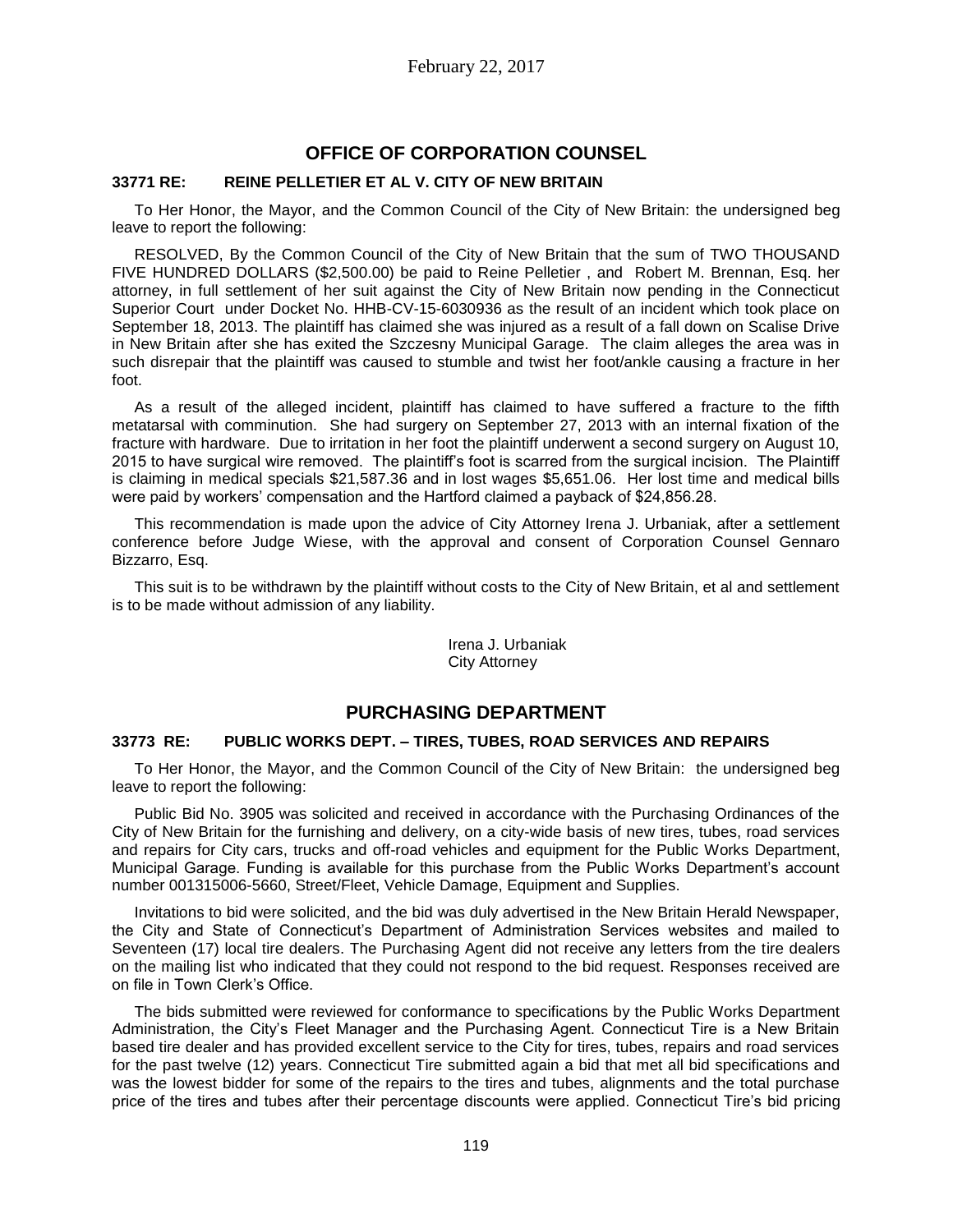for the items that they were not the lowest bidder for but was within 10% for the items submitted by a company located within the State of Connecticut. Per City Ordinance Section 2-578 item 10, Connecticut Tire agreed to lower their bid to match the prices submitted by the lowest bidder. Some of the other tire companies who submitted a bid did not meet all of the bid specifications and could not provide all of the required tires or services needed by the Public Works Department. Therefore the Director of the Public Works Department is recommending that the bid be awarded to Connecticut Tire of New Britain, CT because they once again met all of the bid specifications and are located within the City to assure tire replacement, repairs and services can be performed in a timely manner.

RESOLVED: That the Purchasing Agent be and is hereby authorized to issue a standing purchase order and enter into a contract per the attached discounts and pricing for a period of two (2) years from March 01, 2017 to February 28, 2019 with Connecticut Tire of New Britain, CT for the purchase of tires, tubes, road services and repairs for City cars, trucks, off-road vehicles and equipment per the terms and specifications of Public Bid No. 3905.

> Jack Pieper Purchasing Agent

### **33774 RE: FIREWORKS - JULY 4, 2017**

To Her Honor, the Mayor, and the Common Council of the City of New Britain: the undersigned beg leave to report the following:

Public Bid No. 3907 was solicited and received in accordance with the Purchasing Ordinances of the City of New Britain for the July 4, 2017 Fireworks for the Parks, Recreation and Community Services Department. Funding will be available for the July 4, 2017 Fireworks within the July 4th Fireworks Fund, 256417007-5807.

Invitations to bid were solicited and the bid was duly advertised in the New Britain Herald, the City and State of Connecticut's Department of Administration Services websites and mailed to eleven (11) Fireworks Display Companies. The Purchasing Agent did not receive any letters from the Fireworks Display Companies on the mailing list who indicated that they could not respond to the bid request. Responses received are on file in Town Clerk's Office.

The bid was reviewed for conformance to specifications by the Parks, Recreation and Community Services Department's Administration and the Purchasing Agent. The bids were reviewed to determine the shell size, shell type, number of shells, a complete description of the finale and the time length of the show included in the bids submitted.

Pyrotecnico Fireworks, Inc.'s display was twenty-seven (27) minutes long, had more large fireworks shells and total show firework shells than the other bidder. Pyrotecnico, Fireworks, Inc has been awarded the bid in 2013, 2014, 2015 and 2016 for the City's July 4, Fireworks Display. Pyrotecnico Fireworks, Inc. has been reliable and has conducted the past fireworks displays per the bid specifications and contract agreement. Their fireworks displays, in the past years, have been very good and enjoyed by the public who watched them. Therefore the Director of the Parks, Recreation and Community Services Department is recommending that the bid be awarded for the July 4, 2017 Fireworks Display to Pyrotecnico Fireworks, Inc. of New Castle, PA per the specifications of Bid 3907.

RESOLVED: That the Purchasing Agent is hereby authorized to enter into a contract and issue a purchase order to Pyrotecnico Fireworks, Inc. of New Castle, PA in the amount of \$25,000.00 for the July 4, 2017 Fireworks Display per the pricing, terms and specifications of Public Bid No. 3907.

> Jack Pieper Purchasing Agent

# **TAX DEPARTMENT**

### **33775 RE: TAX ABATEMENTS, CORRECTIONS AND REFUNDS**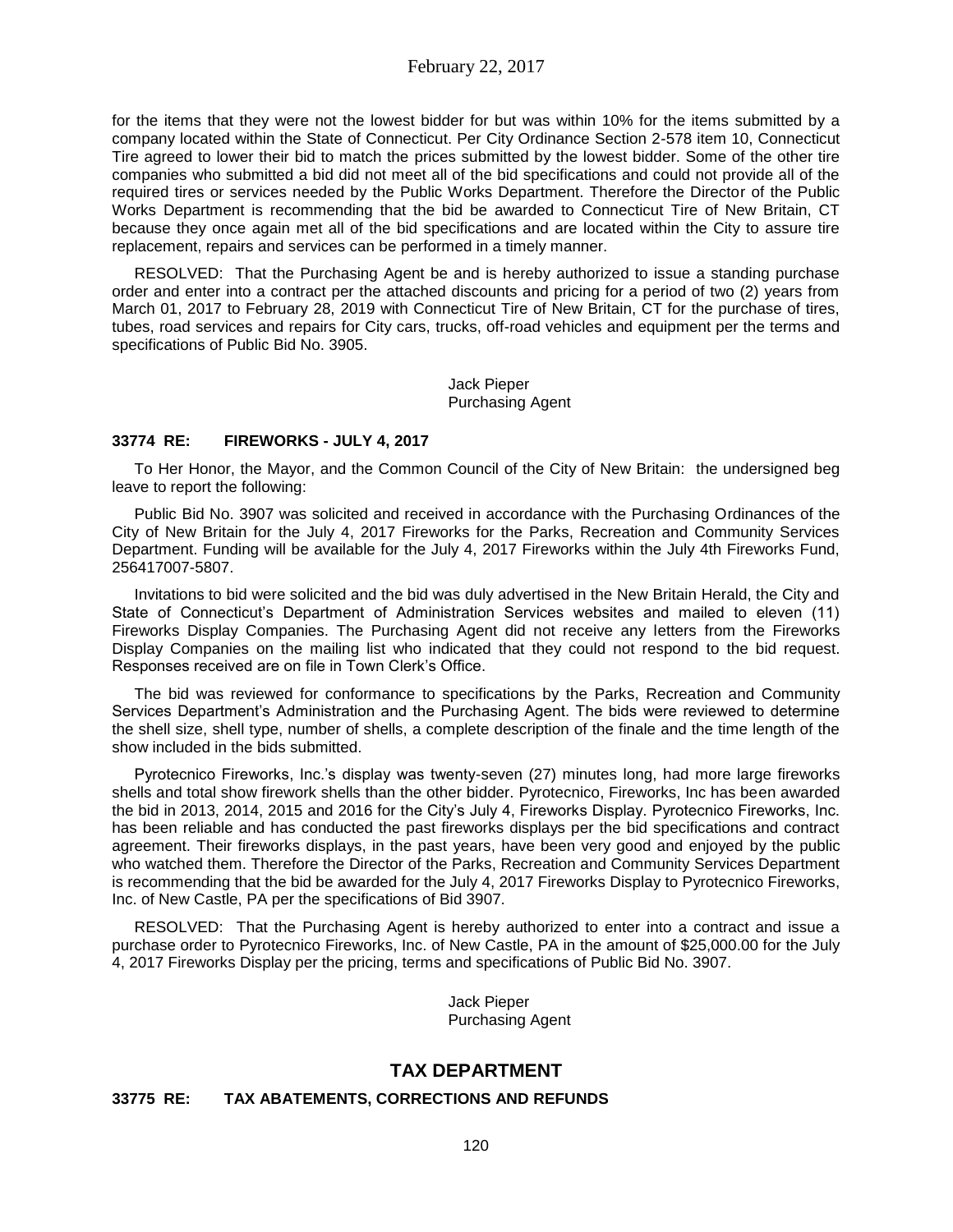To Her Honor, the Mayor, and the Common Council of the City of New Britain: the undersigned beg leave to report the following:

The Collector of Taxes has referred a list of tax abatements, corrections and refunds. Acceptance and adoption is respectfully recommended.

> Cheryl S. Blogoslawski Tax Collector

# **REPORTS OF LEGISLATIVE COMMITTEES, BOARDS, COMMISSIONS AND DEPARTMENTS**

## **PURCHASING DEPARTMENT**

#### **33772 RE: PURCHASE OF ELECTRONIC HEALTH RECORDS SOFTWARE MODULE WITH FIRST YEAR MAINTENANCE AND SUPPORT**

To Her Honor, the Mayor, and the Common Council of the City of New Britain: the undersigned beg leave to report the following:

In accordance with City Code of Ordinances, Chapter 2, Article VIII, Division 1, Section 2-531 a purchase order was requested by the New Britain Health Department for the purchase of a Health Software Module with First Year Annual Maintenance and Support.

| Supplier                            | <b>Items &amp; Services</b>                                                                                           |            | Price       |
|-------------------------------------|-----------------------------------------------------------------------------------------------------------------------|------------|-------------|
| Patagonia Health, Inc.<br>Cary, NC. | Electronic Health Record Software Module,<br>Billing Software, Bar Code Scanning,<br>Deployment Services and Training |            | \$15,445.00 |
|                                     | First Year Annual Maintenance<br>and Support                                                                          |            | \$4,117.00  |
|                                     |                                                                                                                       | Total Cost | \$19,562,00 |

The New Britain Health Department has requested the purchase of a new Electronic Health Record Software Module to be in compliance with Federal regulations. The Federal Government has mandated that Health Departments now have Electronic Health Records. Billing Software is also included on this Module. It will allow the New Britain Health Department to streamline their billing process and to generate increased revenue. Patagonia Health, Inc.'s Electronic Health Record Software is federally certificated and compliant to HIPPA and HL7 regulations. This new Software Module will replace an existing Health Record Software Module that the New Britain Health Department has been using since 2006 and is no longer compliant to HIPPA and HL7 regulations. Patagonia Health, Inc. is the developer and sole source supplier of this software, bid solicitation for this purchase would not be beneficial to the City. Funding for this purchase is available in the New Britain Health Department's account number, 292522112-5300, Pulmonary Screening Fund, Consulting, Contractual.

RESOLVED: The Purchasing Agent is hereby authorized to issue a purchase order for \$19,562.00 to Patagonia Health, Inc. of Cary, NC for the purchase of an Electronic Health Record Software Module with Deployment Services, with Training and First Year Annual Maintenance and Support for the New Britain Health Department

#### Jack Pieper Purchasing Agent

Ald. Black recused herself due to a possible conflict of interest – a family member works in the Department. Ald. Carlozzi moved to accept and adopt, seconded by Ald. Hargraves. So voted. Approved by Mayor Erin E. Stewart February 22, 2017.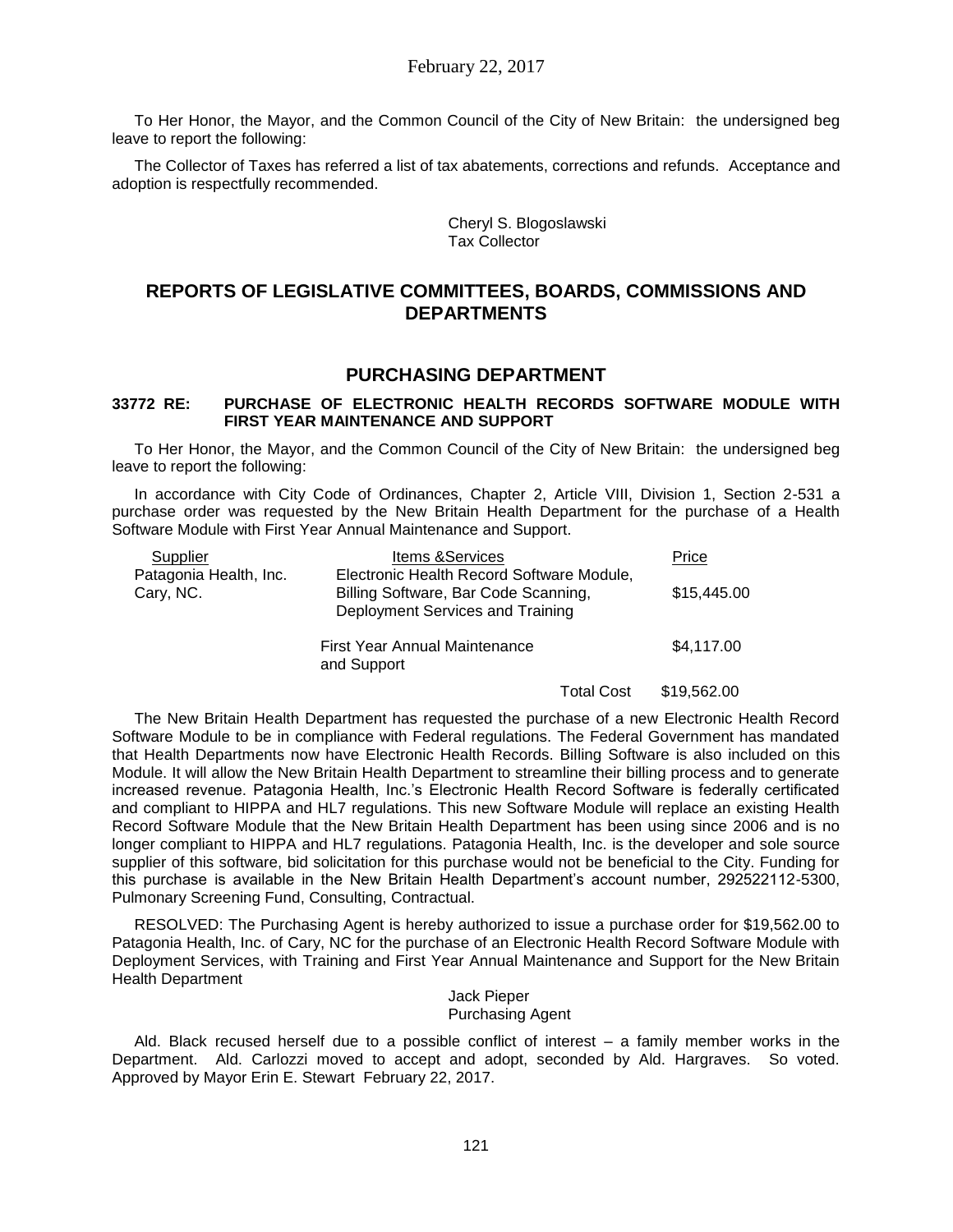Ald. Black returned to the Chambers.

# **NEW BUSINESS**

# **RESOLULTIONS**

### **33776 RE: LITTLE POLAND FESTIVAL APRIL 30, 2017**

To Her Honor, the Mayor, and the Common Council of the City of New Britain: the undersigned beg leave to recommend the adoption of the following:

RESOLVED; by the Common Council of the City of New Britain that the Mayor be and is hereby authorized to issue to the Polish Foundation of New Britain, said licenses as may be issued under Chapter 5, Section 5-15 through 5-22, of the Code of Ordinances, for Sunday, April 30, 2017, between the hours of 11:00 am to 6:00 pm for the purpose of conducting the annual "Little Poland Festival" on Broad Street. The organization is also requesting that the Police Department allow the closure of Broad Street from Gold Street to Washington Street and the closure of Grove Street from Orange Street to Lyman Street. Horace Street access to Broad Street would also be closed.

Alderman Christopher Polkowski

Ald. Polkowski moved to accept and refer to the License Committee, seconded by Ald. Giantonio. So voted. Approved by Mayor Erin E. Stewart February 23, 2017.

### **33777 RE: EMERGENCY MANAGEMENT AND HOMELAND SECURITY – APPROVAL OF ALLOCATION FUNDING FOR STATE GRANTS**

To Her Honor, the Mayor, and the Common Council of the City of New Britain: the undersigned beg leave to recommend the adoption of the following:

WHEREAS, the Connecticut Department of Emergency Services and Public Protection (DESPP) is the designated recipient and State Administrative Agency (SAA) of the United States Department of Homeland Security for the State Homeland Security Grant Program (SHSGP), including the following programs: Metropolitan Medical Response System (MMRS) and Citizen Corps Program (CCP).

WHEREAS, the Emergency Management and Homeland Security Coordinating Council has approved the allocation formula for grant funds available under such programs as the SHSGP, MMRS and CCP.

WHEREAS, Region 3 Regional Emergency Planning Team (REPT), a multi-disciplinary, multijurisdictional regional group facilitates planning and resource coordination within Region 3 and

WHEREAS, such funds will be applied to specific projects developed and approved by the Region 3 REPT. New Britain also agrees to allow CRCOG to provide financial and programmatic oversight of the allocations targeted for municipalities in Region 3 and

WHEREAS, the Region 3 REPT has been established to foster regional collaboration and mutual aid through, among other things, collaborative plan development, resource sharing and coordination and

WHEREAS, CRCOG has agreed to operate as the fiscal agent for the federal SHSGP grants awarded to DESPP and

RESOLVED; that the City of New Britain Common Council may enter into with and deliver to the State of Connecticut Department of Emergency Services and Public Protection, Division of Emergency Management and Homeland Security any and all documents which it deems to be necessary or appropriate; and BE IT FURTHER

RESOLVED; that Erin E. Stewart, Mayor of the City of New Britain, is authorized and directed to execute and deliver any and all documents on behalf of the City of New Britain Common Council and to do and perform all acts and things which she/he deems to be necessary or appropriate to carry out the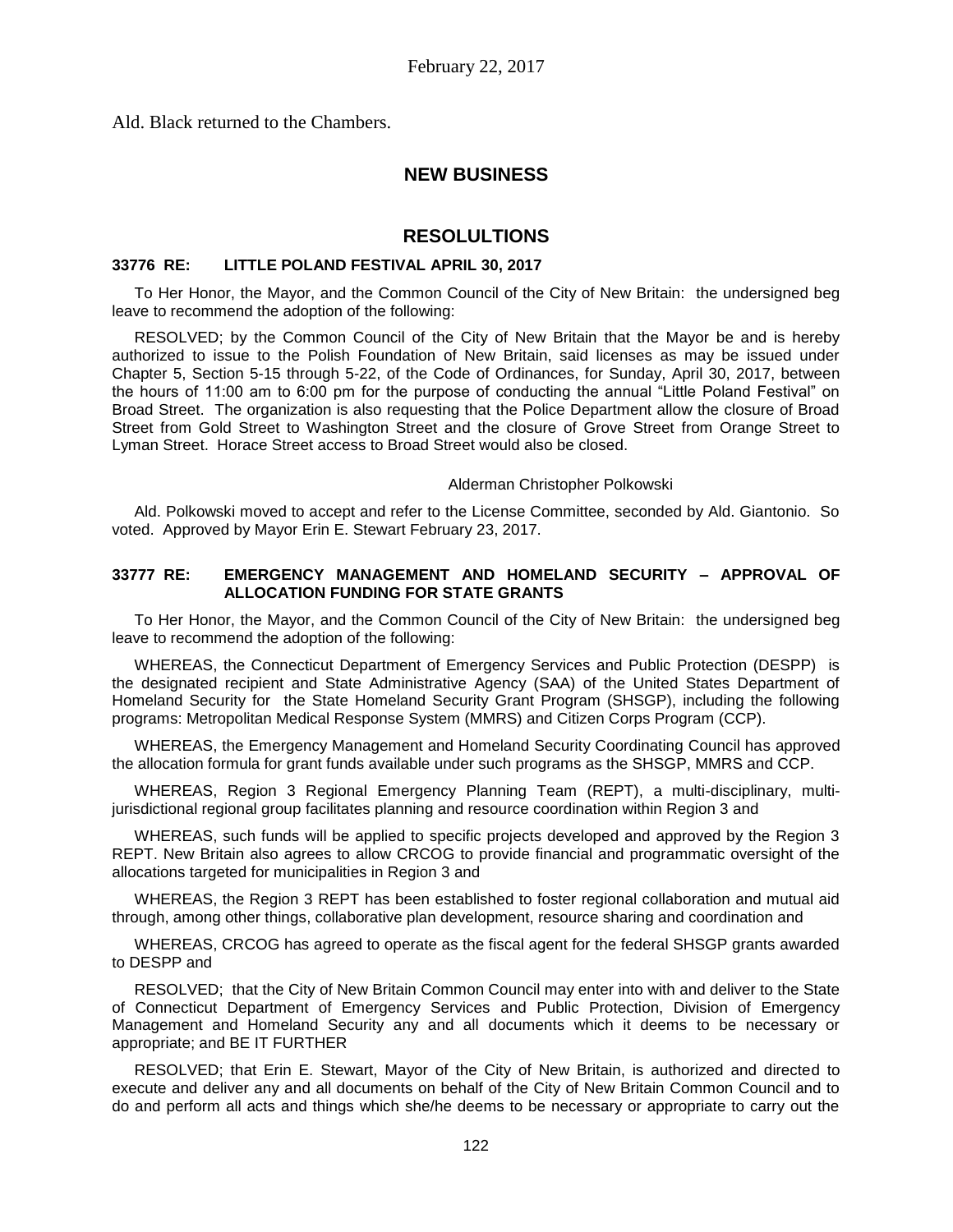terms of such documents, including, but not limited to, executing and delivering all agreements and documents contemplated by such agreements.

> Alderman Jamie Giantonio Alderman Carlo Carlozzi, Jr. Alderman Tremell Collins

Ald. Collins moved to accept and adopt, seconded by Ald. Rosado. So voted. Approved by Mayor Erin E. Stewart February 23, 2017.

There being no further business to come before the Council, Ald. Hargraves moved to adjourn, seconded by Ald. Rosado. So voted. Meeting adjourned at 7:40 p.m.

ATTEST: Mark H. Bernacki, City Clerk